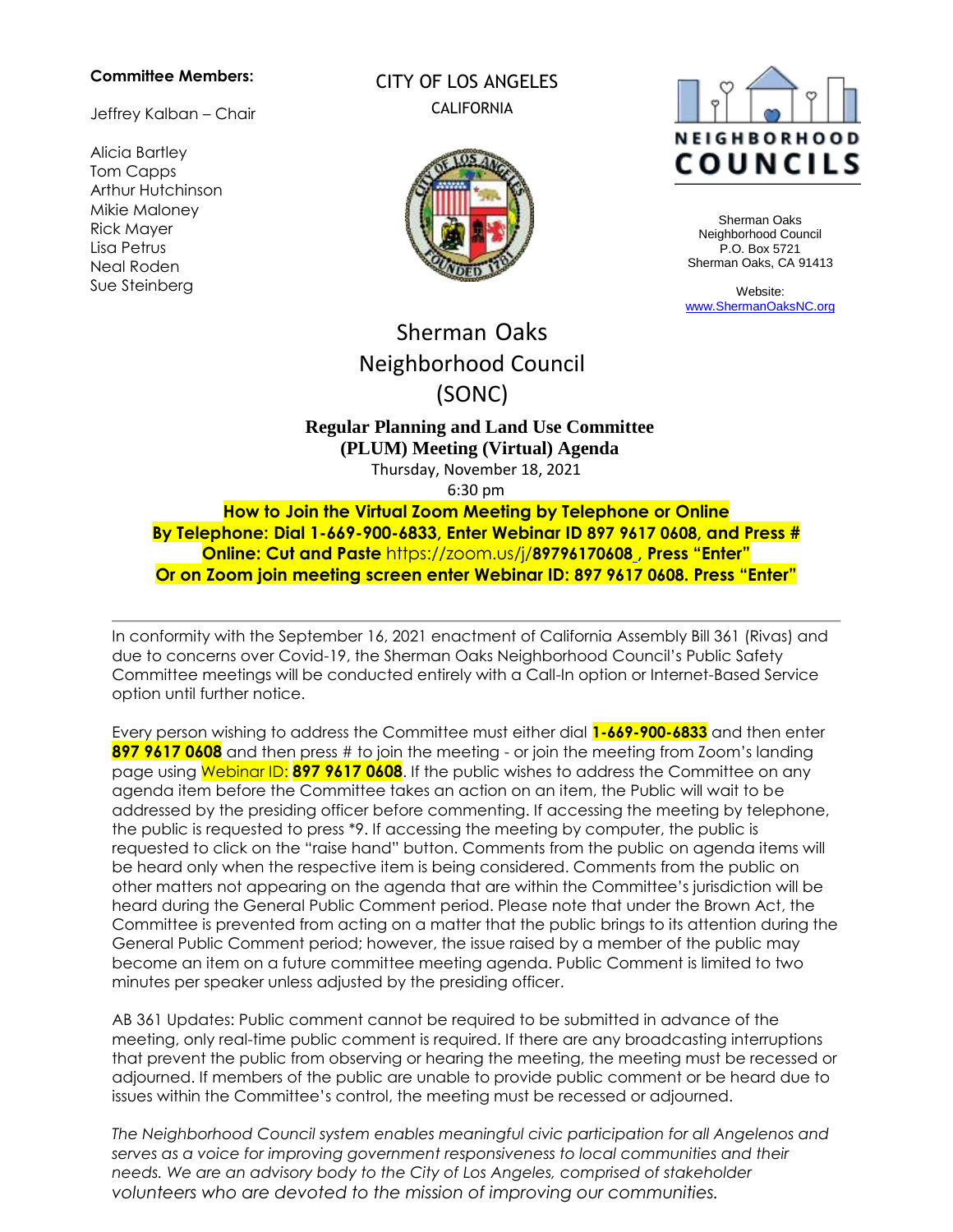Sherman Oaks Neighborhood Council Regular Planning and Land Use Committee Agenda Page 2

## AGENDA

- **1.** Call to Order by Jeff Kalban, Chair
- **2.** Roll Call
- **3.** Review and approval of minutes
- **4.** Introduction of elected officials and staff - Questions and answers.
- **5)** Chair's Report
- **6)** Plan Review Board Report

Supporting Documents, pictures, and drawings for the items listed below that are received by the committee are posted on our website with the agenda as they become available. Returning items are posted with a previous agenda. Agenda items may be heard out of the listed order.

**7a)** Old Business- The Woodman Restaurant, review of their CUB.

- i) Presentation by Alexandria Naseef , CD4 and Captain Charles Hearn, LAPD.
- ii) Public comment and discussion
- iii) Committee discussion and possible motion and vote

**7b)** New Business- Presentation of a proposed landscaped median on Van Nuys Blvd. by Gelson's.

- i) Presentation by Leslie Elkan
- ii) Public comment and discussion
- iii) Committee discussion and possible motion and vote

**8)** Public forum: comments by the public on non-agenda items within the Committee's jurisdiction

- **9)** Committee Business
- **10)** Adjourn

### **THE AMERICAN WITH DISABILITIES ACT**

As a covered entity under Title II of the Americans with Disabilities Act, the City of Los Angeles does not discriminate on the basis of disability and upon request will provide reasonable accommodation to ensure equal access to its programs, services, and activities. Sign language interpreters, assisted listening devices, or other auxiliary aids and/or services may be provided upon request. To ensure availability of services, please make your request at least 3 business days (72 hours) prior to the meeting by contacting